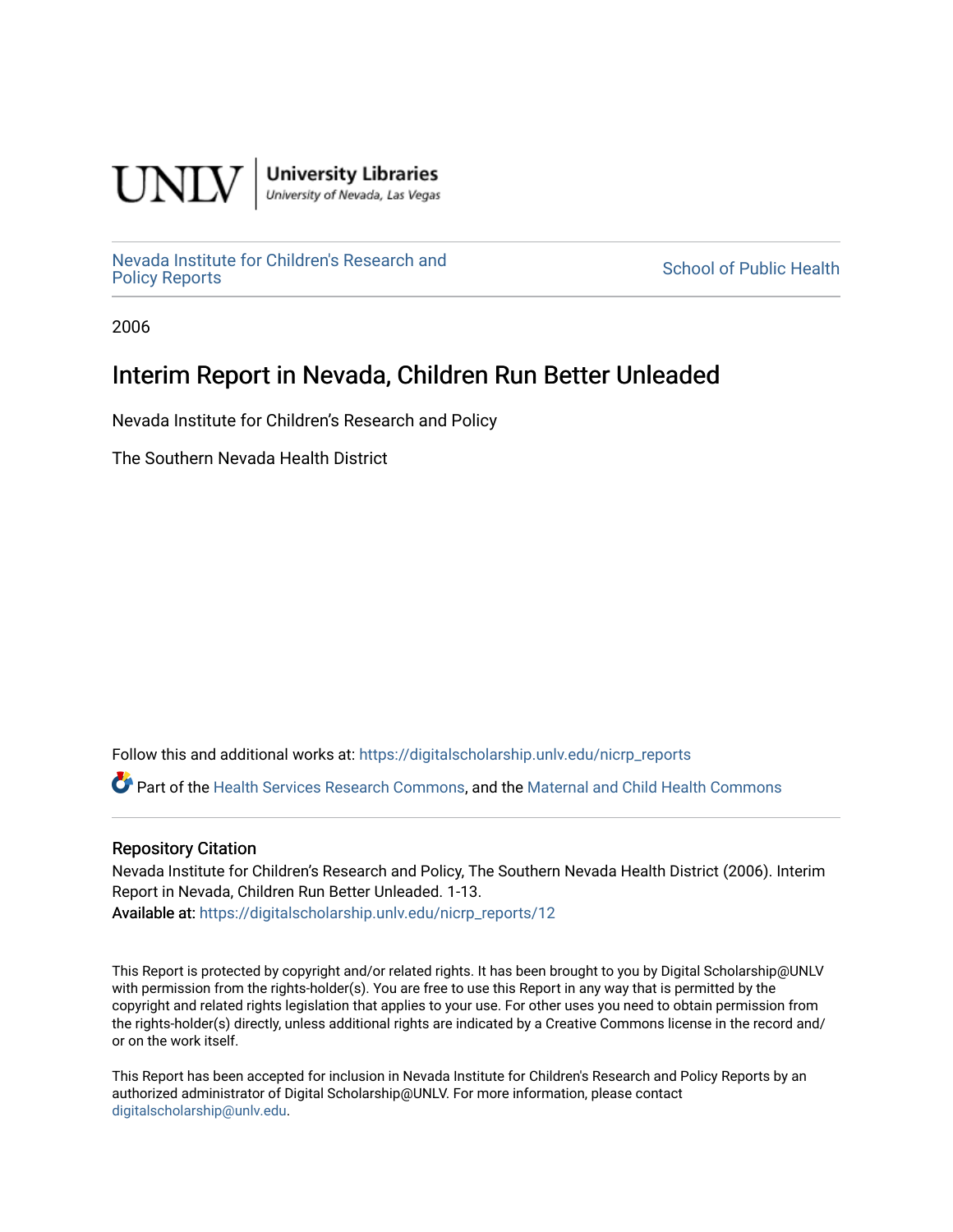# **Interim REPORT**

### IN NEVADA, CHILDREN RUN BETTER UNLEADED







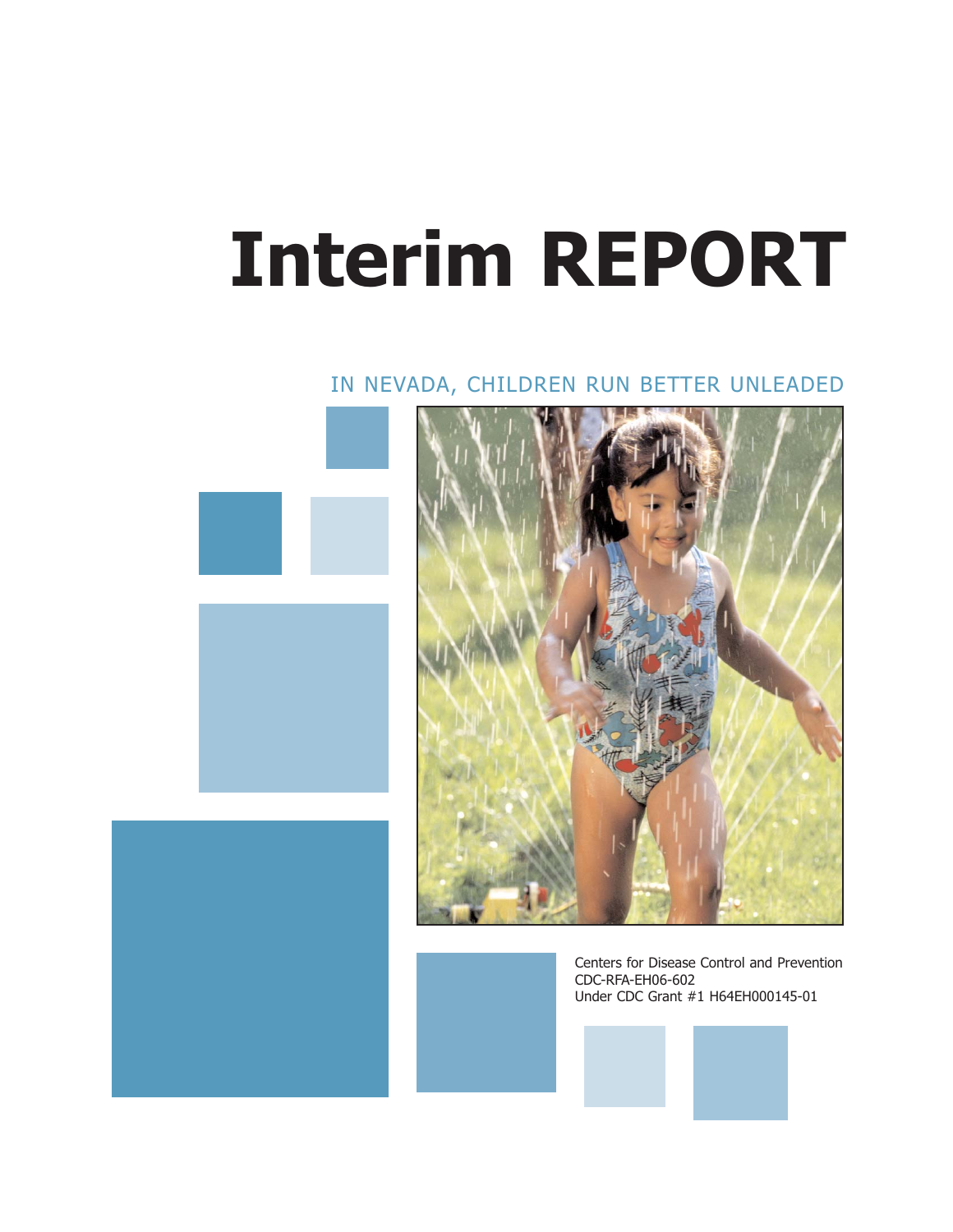## **CLPPP Participants/Supporters**

Anthem Blue Cross Blue Shield Partnership Plan Board of Clark County Commissioners Carson City Health and Human Services City of Las Vegas Clark County Clark County Medical Society Environmental Protection Agency HealthInsight LUCES (Latinos Unidos Celebrando Salud) Nevada Cancer Institute Nevada State Legislature Nevada State Medical Association Nevada State Health Division Sierra Health Services Southern Nevada Health District Southern Nevada Area Health Education Center State and Local Housing Authority State of Nevada Division of Health Care Financing and Policy U.S. Department of Housing and Urban Development University of Nevada, Las Vegas Nevada Institute for Children's Research and Policy University of Nevada, Las Vegas Harry Reid Center for Environmental Studies University of Nevada, Las Vegas School of Public Health Washoe County Washoe County District Health Department Women, Infants & Children (WIC) Program



*This report is a collaborative effort between the UNLV Nevada Institute for Children's Research and Policy and the Southern Nevada Health District.*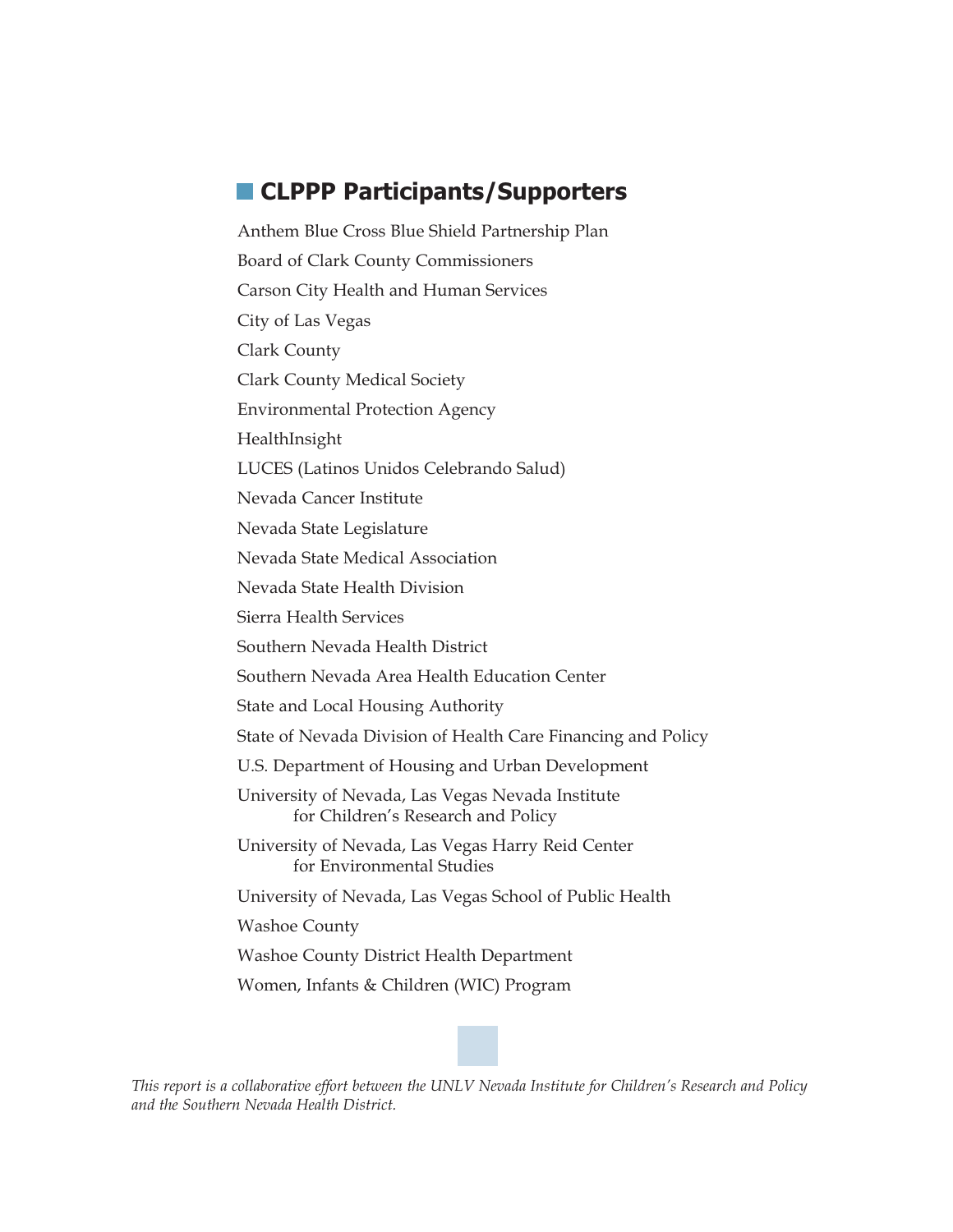## **Interim REPORT**

## **Introduction**

 $\prod_{\text{gra}}$ n July 2006, the Southern Nevada Health District (SNHD) was awarded a grant from the Centers for Disease Control and Prevention (CDC) to establish a comprehensive, statewide screening, surveillance and primary prevention outreach and education program to eliminate childhood lead poisoning as a pediatric public health problem in Nevada. This created the Childhood Lead Poisoning Prevention Program (CLPPP). The purpose of the current document is to highlight the need for this program in the state of Nevada, information regarding the dangers of lead exposure, current and future directions of the program, and necessary improvements for a successful program. It is our hope that community members within the state of Nevada will work together as a team to reduce and eliminate lead exposure in Nevada's children.

Currently, there is little to no data to suggest that Nevada does or does not have a problem concerning lead. Individuals in Nevada have a right to know if a lead problem exists in the state, where the problem is, and how to

eliminate the problem. There are several unique characteristics in the state of Nevada, and Clark County in particular, that justified the need to explore sources of possible lead exposure including population growth, immigration, and poverty.

#### **POPULATION GROWTH**

Since 1994, Nevada has been one of the fastest growing states in the country, with over 70 percent of the state's population residing in Clark County. This rapid and significant population explosion has stretched state and county resources, which in turn, limits the ability to meet increasing demands for health and social services.

In addition to the rapid population growth, the state of Nevada and Clark County face issues of poverty, poor housing conditions and lack of adequate lead screening resources, particularly for children. According to 2006 U.S. Census data, there are approximately 137,000 children under the age of 5 in Clark County alone.

#### **IMMIGRATION**

Minorities constitute nearly half of Clark County's population, and approximately 27 percent of the population is of Hispanic

origin. Population estimates indicate that over 60 percent of the foreign-born population in Clark County are not citizens. This demographic pattern presents concerns for public health initiatives and lead exposure prevention. The segment of the non-citizen population who are illegal immigrants typically do not have medical insurance, occupy older housing, earn lower wages, and suffer prior exposure to lead.

#### **POVERTY**

One challenge of a large population influx is the increasing number of people living in poverty. In 1999, nearly 15 percent of families with children under the age of 5 years in Clark County lived below the poverty level. Low income families may not be able to afford insurance, and may not receive preventive medical care, such as blood lead screening. As the population of uninsured residents increases, so does the number of unscreened children.

Another factor associated with income is enrollment in Medicaid. Medicaid programs require that children be screened for lead. As a result, a large portion of lower-income children qualify for free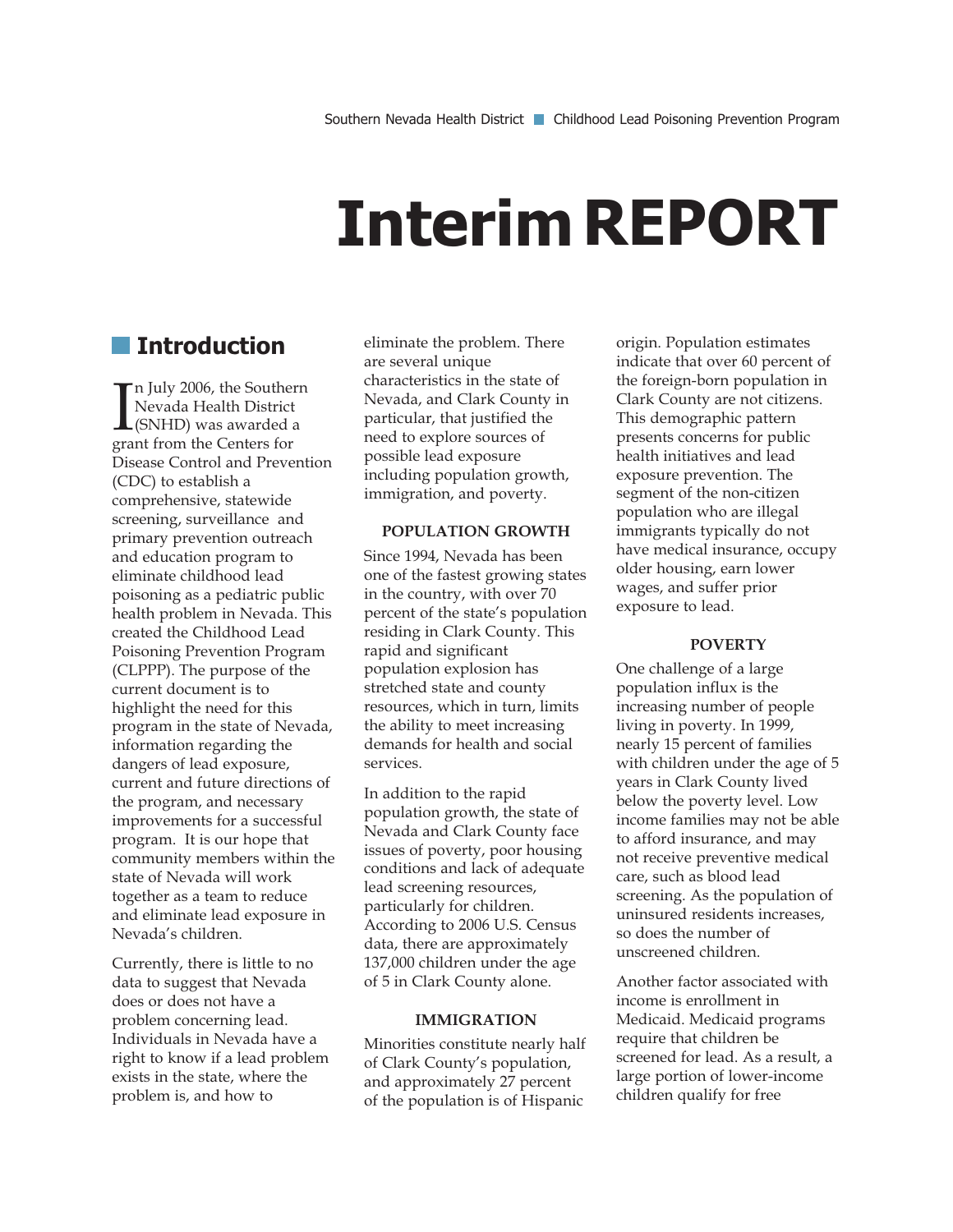screening. Previously it has been difficult to determine how many children in Nevada's Medicaid programs received blood lead testing. Through the collaborative efforts of CLPPP staff and partners, Medicaid is now providing relevant data to assist the project's screening efforts.

#### **Impact of Lead**  $\mathcal{L}_{\mathcal{A}}$ **Exposure on Child Development**

Lead is a metallic element that can be absorbed by the body, usually through ingestion or inhalation. A person may breathe in or swallow dust or chemicals that contain lead, or eat foods or other items contaminated with lead. Once in the body, lead enters the blood and travels to tissues and organs, i.e., the liver, kidneys, lungs, brain and muscles. After several weeks, lead moves into the bones and teeth.

Young children are exposed to more lead hazards compared to adults and because they absorb lead more easily and rapidly, they are at a greater risk of elevated blood lead levels (EBLLs). Children under the age of 6 years often play on the floor or ground, where they can swallow or breathe lead that can be found in dirt, dust or sand. Also, dirt or dust on children's hands, toys and other items may contain lead particles in it. The normal hand-tomouth activity of children and babies increases their vulnerability.

Lead poisoning can result from the gradual accumulation of lead in the body after repeated exposure or by ingesting one



large quantity. Smaller amounts of lead ingested by children can be harmful because 45-50 percent of the lead ingested will be absorbed into the child's blood stream compared to only 10-15 percent in adults. Additionally, because certain parts of the nervous system are still in early stages of development, children are more susceptible to the toxic effects of lead. Unborn babies are also susceptible to the adverse effects of lead, as it crosses the placenta during pregnancy. Once lead is in the body, it can remain for over 30 years in the bones and teeth and can redeposit into the blood stream from the extraction of calcium in the bones. This continual release can also have negative effects.

Lead exposure can affect nearly every system in the body. At increasingly high levels of exposure, a child may suffer kidney damage, become mentally retarded, fall into a coma, and even die from lead poisoning. However, even **low levels of exposure** to lead can result in IQ deficits, learning disabilities, behavioral problems, stunted or slowed growth, and impaired hearing. Because of

this, there is no safe blood lead level for children.

Symptoms of lead exposure or poisoning in children and adults may not be the same. **In fact, most children and adults may not have any noticeable symptoms.** It is common that lead exposure goes unnoticed until later in life when cognitive abilities are already impaired. The only way to determine if a child has been exposed to lead is to test the child's blood lead level. This test measures the amount of micrograms of lead in each deciliter of his/her blood. In 1991 the CDC determined that if a child has a blood lead level of 10 micrograms per deciliter (10 μg/dL) or higher, public health attention should be initiated. In November of 2007, the CDC conceded that there is evidence that children can be affected by any blood lead levels above zero.

#### **TREATMENT**

Currently, there is no effective treatment to eliminate lead from the body. Treatment, in the form of chelation therapy, is provided only when someone has dangerously high levels of lead in his or her blood. Chelation therapy introduces drugs into the body that bind with lead in the bloodstream and cause it to be flushed from the body in urine and bile more rapidly than would happen naturally. The purpose of this treatment is to lower levels of blood in the body and does not prevent future exposure. This treatment is not recommended for individuals with blood lead levels below 45 μg/dL. Since lead can be harmful at levels much lower than 45 μg/dL, and the only known treatment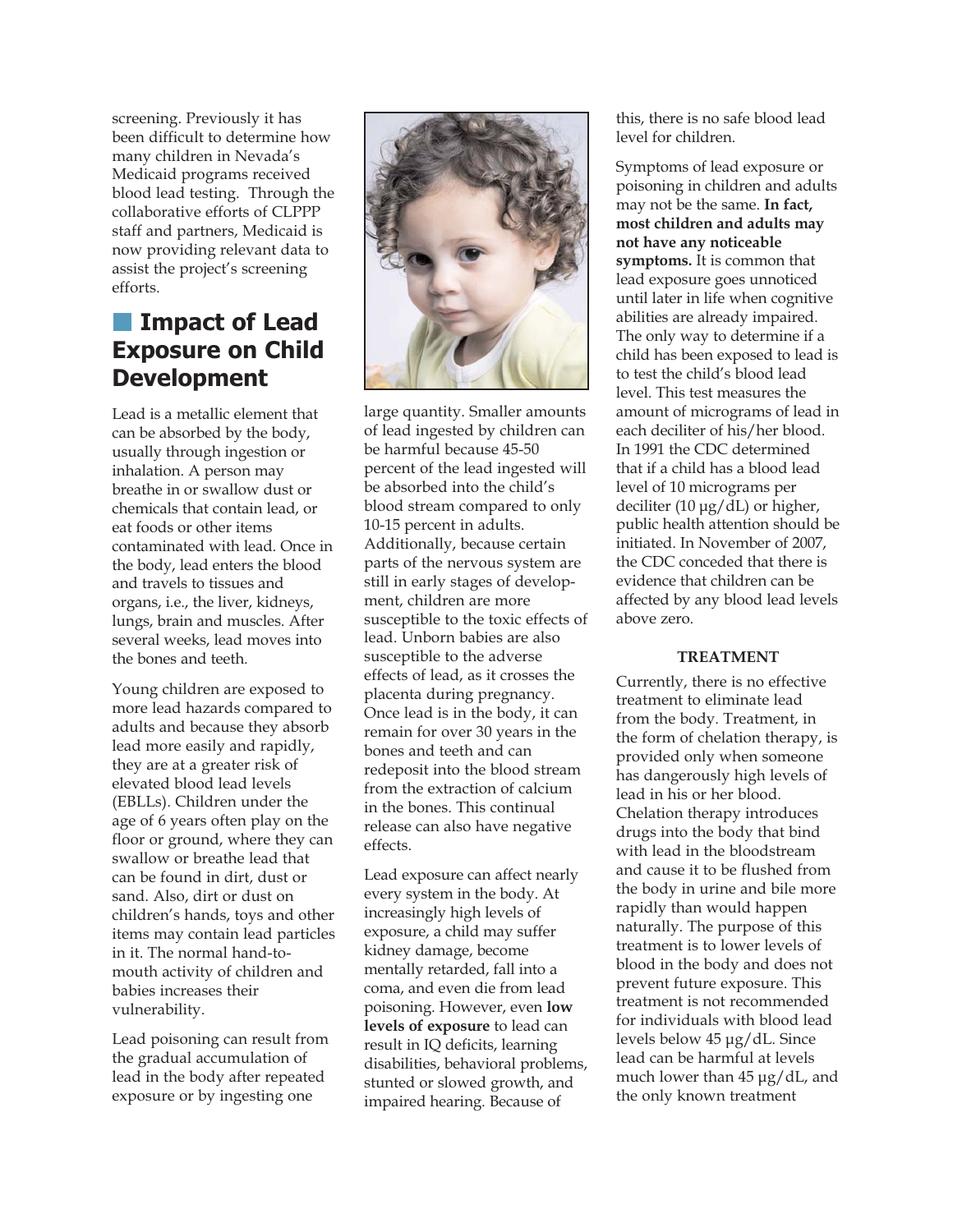cannot be administered, prevention of lead exposure becomes of prime importance.

## **Screening in Nevada**

All children should be tested at ages 12 and 24 months. Also, if a child is less than 6 years of age and has never been tested for lead, he or she should also be tested. This simple blood test is covered by most insurance companies, including Medicaid and Medicare.

The U.S. Census Bureau estimates that almost 137,000 children under the age of 5 years resided in Clark County in 2006. That year, SNHD received less than 5,000 reported lead screenings for children in this age group. This means that less than 1 percent of children under the age of 5 were screened for lead in 2006.

Lack of blood lead test reporting has been a problem in Clark County and Nevada. In 2007, the Southern Nevada District Board of Health passed local regulations mandating laboratories and medical personnel to report cases of EBLLs to the local health authority. Regulations also



require reporting blood test results indicating any lead exposure, even if they are not considered "high."

Currently, there is no state legislation requiring blood lead results be reported in other jurisdictions in the state outside of Clark County. For this reason, it is difficult to determine the number of children who are being screened for lead statewide.

In the past three years, screenings have steadily increased in Clark County, most notably by 47 percent from 2005 to 2006 and continuing at a

steady rate through 2007. Based on current screening data noted in Table 1, almost 25 percent of the children screened in Clark County were exposed to lead. Hispanic children are particularly at risk, accounting for over 50 percent of all childhood lead exposure including cases with blood lead levels above the level of concern  $(10 \mu g/dL)$ . The table below shows ethnicity data, but race data is not available due to current reporting methods in place. Collaboration with major laboratories in Southern Nevada continues to obtain this information.

Table 1. Screening Results for Children Ages 0-72 Months (August 2006-December 2007)

| Childhood Lead Poisoning Prevention Program, Screening Results for Children Ages 0-72 months* |       |           |              |         |      |        |         |
|-----------------------------------------------------------------------------------------------|-------|-----------|--------------|---------|------|--------|---------|
|                                                                                               |       | Ethnicity |              |         | Sex  |        |         |
| August 2006 through December 2007                                                             | Total | Hispanic  | Non-Hispanic | Unknown | Male | Female | Unknown |
| Total # of children age 0-72 months screened                                                  | 8561  | 4806      | 3755         |         | 4378 | 4182   |         |
| Number of children age 0-72 months with BLL ≥10 µg/dL **                                      | 13    |           |              |         |      | 8      |         |
| Number of children age 0-72 months with BLL from 5 ug/dL to 9 ug/dL                           | 141   | 72        | 69           |         | 74   | 67     |         |
| Number of children age 0-72 months with BLL from 1 ug/dL to 4 µg/dL                           | 2127  | 1213      | 914          |         | 1122 | 1004   |         |

*\* Children between 72 and 73 months are not included in the figures above*

*\*\* Four children who initially tested with a BLL ≥10 μg/dL are not counted above due to subsequent inconclusive blood lead results*

*Note: Due to limitations by which the blood lead data was recorded in August and September 2006, the age, sex and ethnicity information for approximately 900 children between the ages of 0 and 72 months who tested with a blood lead level of 0 is not available. These children are not represented in the table, however they should be taken into consideration when calculating the number of children who demonstrated an exposure to lead versus the total number of children screened.*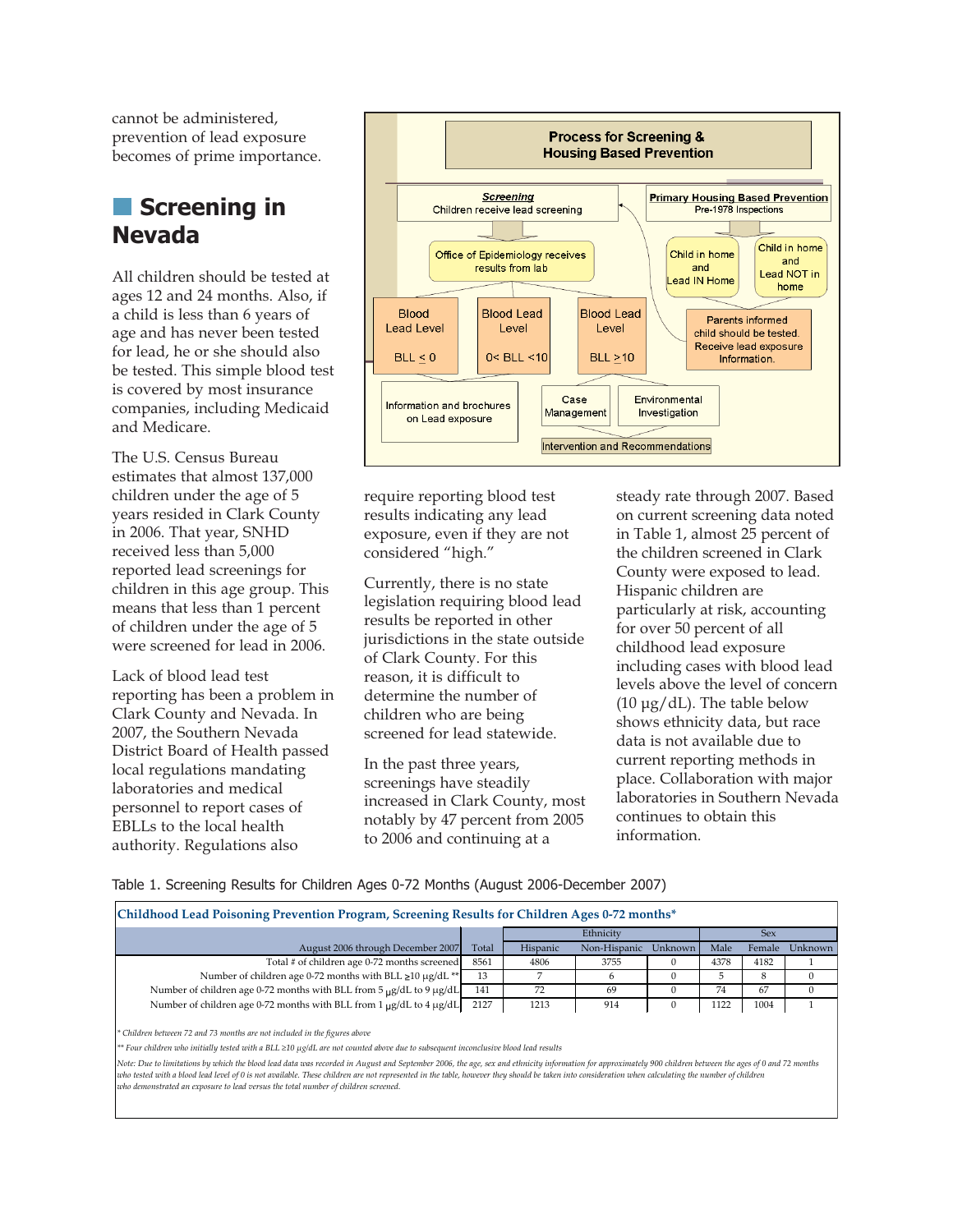#### **PUBLIC HEALTH RESPONSE**

The SNHD Office of Epidemiology receives blood lead test results for children screened in Clark County. Blood lead levels of 10 μg/dL or higher in children under the age of 6 years prompt a public health response by the health district.

When this occurs, the child's legal guardian is contacted to arrange an environmental investigation and a public health nurse is assigned as a case manager for the child.

#### **Case Management**

Public health case management consists of coordinating care and follow-up of children, ages 0-72 months, with blood lead levels of 10 μg/dL or higher. A trained public health nurse monitors medical care, educates the family and coordinates services.

#### **Environmental Investigations**

Environmental investigations are performed by investigators, who are EPA-certified lead risk assessors, in cases where a child has a blood lead level of 10 μg/dL or higher. The investigator researches sources of exposure by conducting interviews to determine where the child may have been exposed to lead and testing potential sources. SNHD notifies and educates the family and landlord about the identified lead hazards. Recommended actions are made to help control lead hazards in the home and prevent further exposure.

#### **IMPROVEMENTS TO ENHANCE SCREENING EFFORTS**

While screening rates have significantly increased over the past year, there are still several improvements needed to ensure the program's success:

- More accurate lab reporting
- Increased communication with Medicaid

#### **Laboratory Testing**

It is extremely important that accurate data is reported to the health district by the laboratories analyzing blood lead levels. Problems with lab reporting occur as a result of inconsistent reporting formats. Specific information is needed to determine if an exposure problem exists in Clark County, and eventually Nevada. In addition it is necessary to better identify risk factors for lead exposure and vulnerable



populations. To understand this problem as a whole, information such as race, ZIP Code, Medicaid enrollment status, and the type of blood test conducted (capillary or intravenous) are all crucial pieces of information that are not consistently reported.

This problem is in part due to lack of mandatory reporting laws as well as funds for labs to reprogram the reporting format to include the information needed. This information would allow us to detect whether efforts by SNHD and Medicaid were effective in increasing screening, if certain races or ZIP Codes had higher blood lead levels, and to identify certain races and areas that are still not being screened.

#### **Medicaid**

Program members have initiated collaboration with Medicaid officials to increase blood-lead screening, education and outreach among Medicaid recipients. Efforts to obtain Medicaid screening data have been successful and will continue.

## **Lead Sources in Nevada**

In the past lead was widely used in such things as household paint, gasoline, pipes and pesticides. The use of lead has been restricted in these and many other products, but a person may still be exposed to lead from a variety of sources. The following is a list of common lead sources: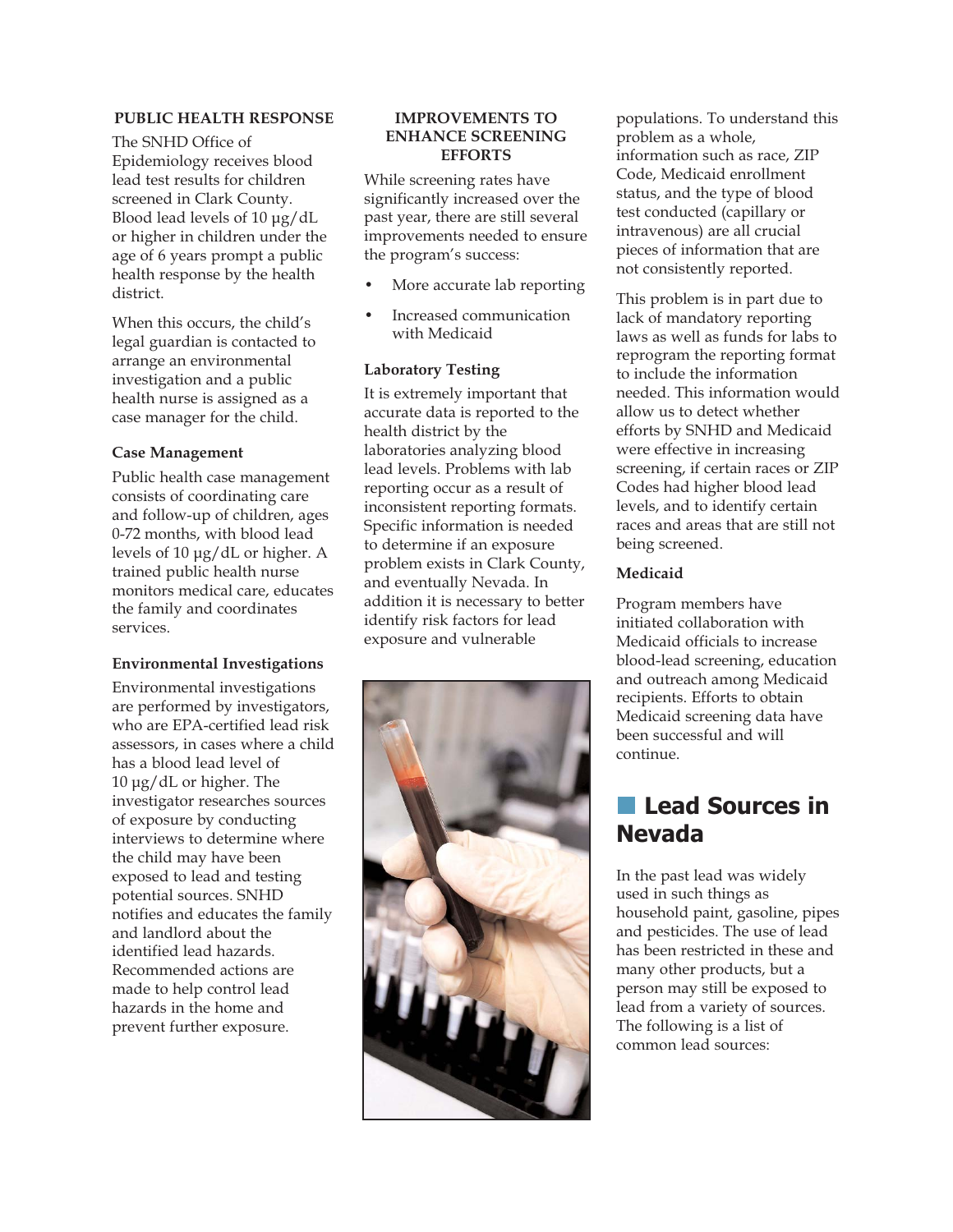- Paint chips from interior and exterior paint in homes built before 1978
- Soil, especially in dense urban areas and playgrounds
- Household dust ,and debris from buildings built before 1978 undergoing remodeling or renovation
- Imported cosmetics, candy and toys
- Traditional Hispanic home remedies, such as Greta and Azarcon, an orange powder used to treat upset stomach or "empacho"
- Pottery and ceramics
- Work and hobby activities, such as construction, remodeling, radiator repair, pottery making or the use of an indoor firing range



**INVESTIGATING LEAD SOURCES**

In order to address potential lead hazards in a child's environment, an investigator who is an EPA-certified lead risk assessor performs an investigation of the child's home. The investigator examines the painted surfaces for evidence of lead-based paint, as well as building conditions that may contribute to paint deterioration. The investigation requirements include dust, soil and water sampling. In Clark County, the risk assessor typically examines other potential sources, such as glazed tile, bean pots, imported candies and folk remedies. The occupation or hobby of a parent or caregiver may also be considered.

During the past 18 months, teams of lead investigators from SNHD and lead inspectors from the University of Nevada, Las Vegas conducted environmental investigations and lead inspections. Preliminary data was collected from 58 homes completed between April 2006 and December 2007. Forty-three were environmental investigations for children with lead exposure, while 15 were risk assessments performed in homes built before 1978 without a child exposed to lead. Potential lead sources were categorized as either paint hazards (i.e., dust and soil contaminated by lead-based paint), or non-paint hazards

Figure 1. Potential Sources of Lead in Clark County

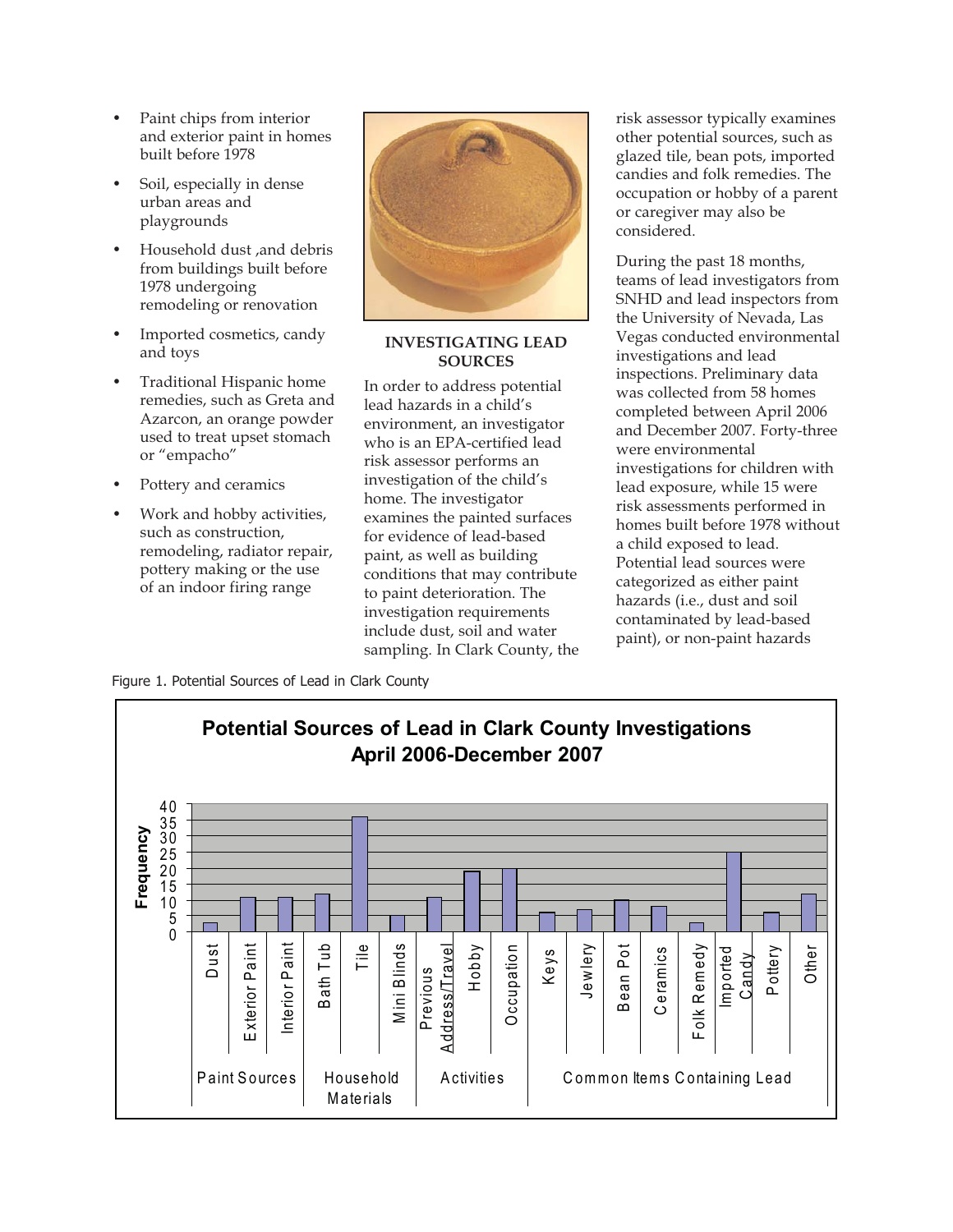

Figure 2. Clark County Map of ZIP Codes Highlighting Lead Exposure

(i.e., miniblinds, tile or bean pots).

Analysis of the results revealed that a majority of potential lead hazards arise from non-paint sources. The three most frequently found potential lead hazards not related to paint include tile, imported candies, and parent occupation (Figure 1). It is important to recognize that all of these could become hazards if ingested (i.e. if the tile were to chip, it would be a hazard because a child could eat pieces of tile on floor or chipping could cause dust with lead which could be inhaled).

#### **LOCATING CHILDREN IN CLARK COUNTY WITH REPORTED LEAD EXPOSURE**

Screening results in Clark County indicate that 2,281 children 0-72 months old had detectable blood lead levels (BLL>0). Of the approximate 86 ZIP Codes in Clark County, children exposed to lead have been identified in 66 ZIP Codes (Figure 2) indicating that lead exposure is occurring across Clark County. However, there are certain ZIP Codes where exposure is more prominent. ZIP Codes 89110, 89101, 89115 all contain over 100 test results that indicate lead exposure. The ZIP Code with the highest number of children is 89030 with 216 test results that indicate lead exposure. This

information is used to target areas for screening and outreach activities that will help find children exposed to lead and to prevent future exposures to lead hazards. Due to limitations in reporting methods (no address listed), 33 percent of children with test results indicating lead exposure are not included in the map. Improvements in reporting requirements, as previously discussed, will assist with accurate identification of lead exposure in Nevada.

It is important to note that at this time, this is not enough data to determine if specific neighborhoods are at higher risk of exposure or to make a determination regarding specific sources of exposure in each ZIP Code. This data does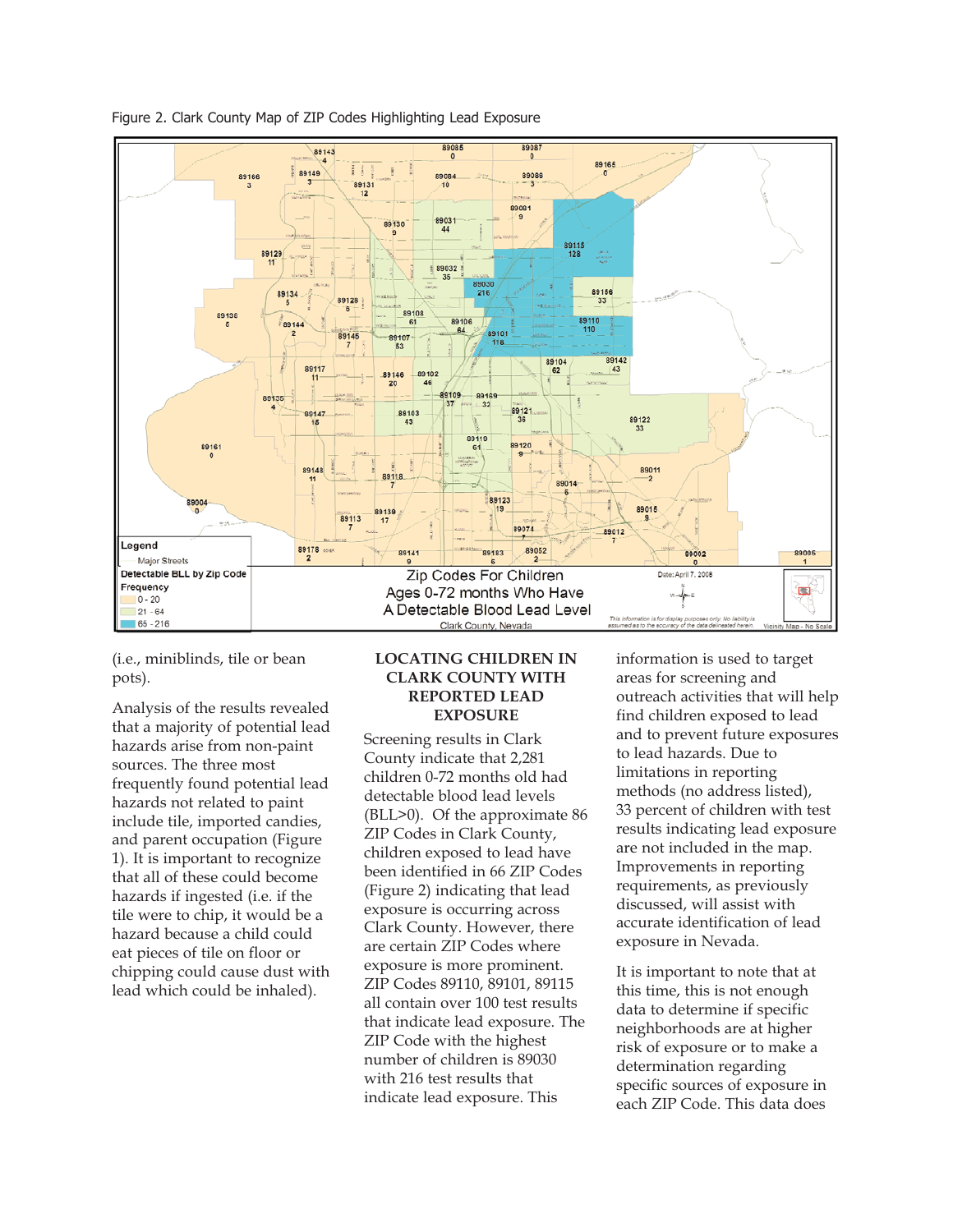not indicate that lead exposure is due to housing in those ZIP Codes. These results could be due to an increase in participation in screening in these areas. This demonstrates the importance of having an active CLPPP in the state of Nevada. As this project continues, it is hoped that the data will give more explicit information on these vital questions.

#### **PREVENTING LEAD EXPOSURE**

The most effective ways to prevent lead exposure in Nevada's children include monitoring imported goods that may contain lead, educating the public about products that may contain lead, performing abatement of buildings containing lead, and using leadsafe work practices when renovating or remodeling.

## **Program Activities and Accomplishments**

#### **STRATEGIC ADVISORY COALITION**

In 2006, the Strategic Advisory Coalition (SAC) was established to advise and support SNHD in the development and implementation of a five-year elimination plan that provides direction for CLPPP activities.

The SAC membership is composed of a cross-section of regional, state, county and

community environmental and children's health stakeholders from the public and private sectors that have an interest in eliminating childhood lead poisoning. Members are committed to public health and the well-being of the community, and receive no financial compensation.

#### **ELIMINATION PLAN**

The Elimination Plan precisely outlines strategies and activities to eliminate lead exposure as a public health concern in Nevada's children by 2010. The plan was developed in conjunction with the SAC in mid-2007. A copy of this plan, along with the annual report, can be viewed on the SNHD website.

#### **LEGISLATIVE ACTIVITIES**

The Legislative Affairs Workgroup developed a resolution called "Childhood Lead Poisoning Prevention Program." It was forwarded to lobbyists and provided to the Nevada Legislature on Feb. 7, 2007. The resolution was passed as a proclamation. This proclamation serves as a formal recognition of the efforts of the CLPPP to eliminate lead poisoning in Nevada.

#### **MANDATORY LAB REPORTING**

On Nov. 16, 2006, the Southern Nevada District Board of Health approved a proposed regulation that mandated all blood screening results indicating an exposure to lead

in Clark County be reported to the health district. Subsequently, the Nevada State Board of Health also voted in favor of the proposed regulation on Dec. 8, 2006.

#### **PUBLIC OUTREACH**

During the past year, the Primary Prevention Workgroup initiated a public awareness campaign on the dangers of lead exposure. Workgroup members attended health fairs to distribute approximately 300- 500 brochures and fact sheets in English and Spanish. Members also participated in numerous television and radio interviews. More than 9,000 lead prevention bookmarks were included in information packets provided to new mothers by Sierra Health Services. Additionally, the workgroup received funding from the Sierra Community Healthcare Foundation to develop a website and create a bilingual public service announcement (PSA) about sources of lead, screening and pre-1978 housing risk assessments.

Presentations in English and Spanish were developed to educate the public, and are currently used by the Area Health Education Center. Collaborating with the State's Women, Infants and Children (WIC) program resulted in lead poisoning prevention training through WIC's updated curriculum.

In December 2007 HealthInsight, the partner

Detailed program information is available on the SNHD website: http://www.SouthernNevadaHealthDistrict.org/clppp/index.htm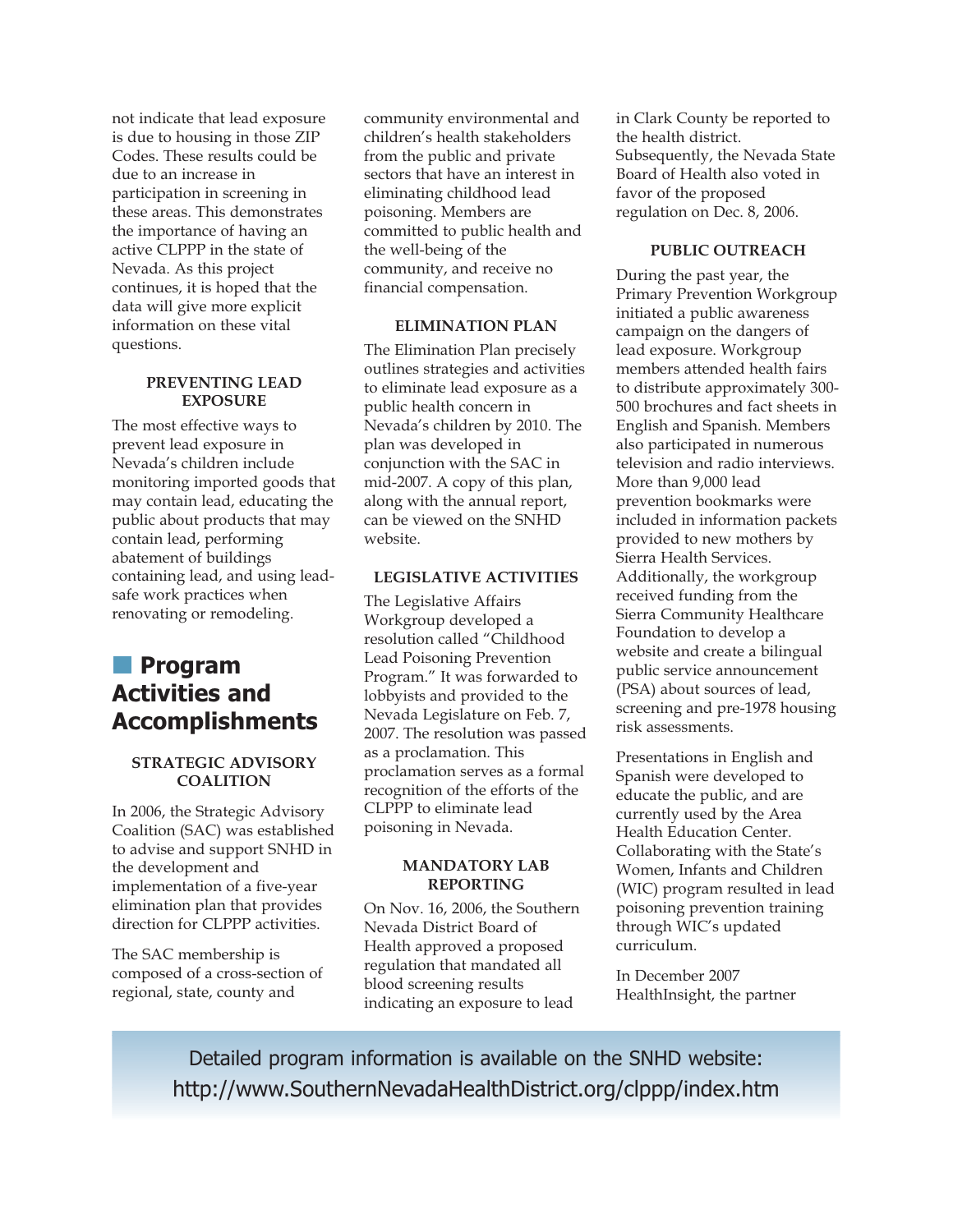organization that provides medical consultation for the project, trained almost 40 key staff members of the Nevada WIC clinics on lead poisoning prevention.

#### **COLLABORATION WITH HEALTH CARE PROFESSIONALS**

Medical education and outreach is being provided to health care professionals by Dr. Bill Berliner of HealthInsight, who is also part of the Primary Prevention Workgroup. This physician-to-physician interaction serves to breakdown potential communication barriers while encouraging screening efforts. A continuing education course on lead was developed and presented in June 2007 to medical professionals by Dr. David Bellinger, a renowned Harvard professor. In October 2007, an online course on lead became available to physicians.

## **Current and Future Program Activities**

All groups will continue to expand program activities throughout the year. Emphasis will be placed on building relationships with Medicaid providers, housing authorities and other organizations to strengthen community support in eliminating lead exposure as a public health concern in Nevada.

#### **IMPROVED SCREENING**

SNHD will introduce the LeadCare II, the only CLIA waived blood lead system, to the state of Nevada. This device

improves on the original Lead Care, presently the most widely used blood-lead testing system in the world. Developed with the funding from the CDC, Lead Care II will improve patients' health outcomes by performing rapid tests onsite rather than sending samples to an outside lab.

Its waived status will expand the potential sites where lead testing can be performed, such as community health centers, mobile clinics or health fairs. This device benefits patients and providers because there is a greater chance to test those children most at risk, and it provides quantitative blood lead results equivalent to those reported by outside laboratories in just three minutes. The CLPPP will work in close collaboration with the SNHD Childhood Immunization program to conduct outreach and screening activities.

#### **PRIMARY PREVENTION**

Activities from the supplemental grant from the Sierra Community Healthcare Foundation will be completed during the 2008 project year. The CLPPP will explore opportunities to broadcast the English and Spanish public service announcements on both radio and television. The program will also promote the website as a source of updated information for the general public and professionals.

#### **HOUSING-BASED PREVENTION**

A crucial component of the CLPPP involves preventing exposure to lead. Historically, the major environmental source of lead has been lead-based

paint. Deteriorating lead-based paint creates dust, which may settle in buildings and in soil. Since the use of lead-based paint in residences was banned in the U.S. in 1978, the focus of housing-based prevention is on houses constructed before 1978.

A lead inspection will be conducted in the pre-1978 homes of people volunteering to have a lead investigation. The lead inspection, performed by an EPA-certified risk assessor, is an onsite visual inspection and environmental sampling of paint, dust and soil to determine the existence, nature, severity and location of a lead-based paint hazard. The risk assessor will provide a report explaining the investigation results, suggest ways to reduce or eliminate lead-based paint hazards and recommend acceptable strategies for controlling any hazards identified.

Lead inspections may be performed in any building occupied by children, including single-family homes, multifamily housing units, preschools, child care centers and schools.

## **Legislative and Policy Considerations**

The CLPPP Legislative Affairs Workgroup is tasked with identifying necessary legislative and policy changes to help eliminate childhood lead poisoning in Nevada. As one of the last states to start a CLPPP, Nevada is able to review and identify model legislation from other states with more mature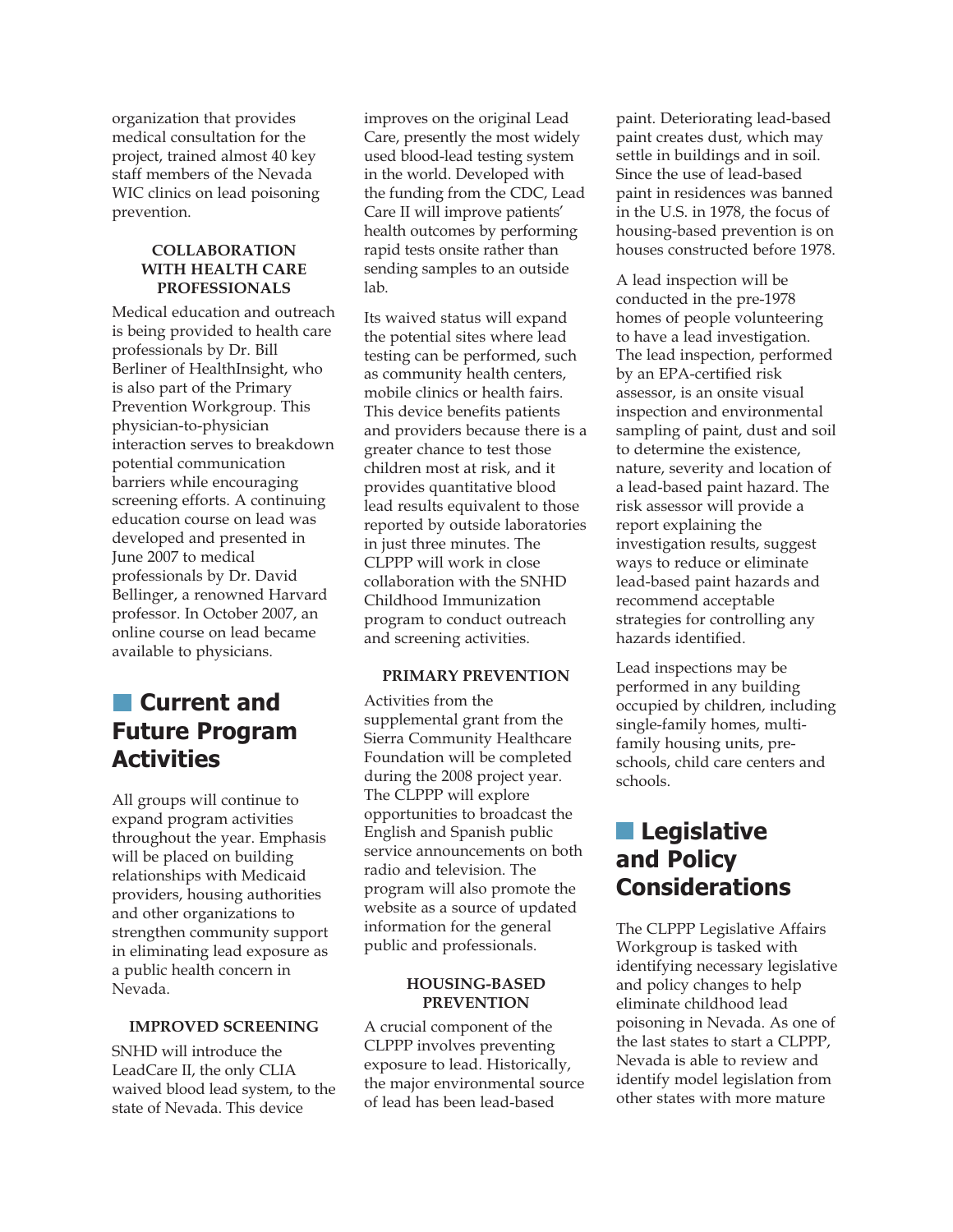

programs. Since there are currently no state laws or regulations related to the prevention of childhood lead poisoning in Nevada, the CLPPP is working with a clean slate to identify laws and regulations that best serve the needs of our children. Areas currently under consideration for legislation and/or policy development include:

• **Screening Laws:**

Mandatory screening laws have been implemented in many states to ensure that children are routinely screened for lead. Some states require screening for all children (e.g., screening required before entry into child care setting and/or school), while others mandate screening for only some children (e.g., those in high-risk settings and/or who have been exposed to lead). Consideration will also be given to ease the process for allowing health departments to conduct screenings using a mobile unit.

• **Reporting Laws:** Mandatory reporting laws allow health authorities to track lead exposures, provide necessary case management and perform environmental screenings to

identify potential sources. Under such laws, laboratories would be required to electronically submit specific data on all EBLLs to the appropriate health authority.

- **Education:** This component addresses the need to educate parents, health care providers and other caregivers about the dangers of lead exposure in children and the importance of screening.
- **Environmental Screenings:** These screenings are necessary to identify potential sources of lead exposure, particularly in homes, child care settings and other buildings frequented by young children. Environmental screenings may be conducted in response to certain identified risk factors (i.e., pre-1978 home) or to potentially identify the sources of lead exposure for children with EBLLs.
- **Remediation:** Legislation and/or regulations address remediation of housing and/or buildings identified with potential lead hazards, particularly for the lowerincome population. This component may also address mandatory

remediation by property owners, particularly for rental properties and child care facilities.

• **Program Sustainability:** Currently, the CLPPP is funded through a 5-year grant from the CDC. Efforts will be made to secure funding through state, federal and private sources to continue and expand the efforts of the project statewide.

## **Future Focus**

Even though the program's primary activities started in Clark County, CLPPP plans to expand statewide. Members will work to establish statewide screening and outreach activities appropriate for Nevada's three geographic areas: north, south and rural. The activities will most likely vary to accommodate the unique and diverse needs of each population base.

The CLPPP will continue to promote awareness of lead poisoning, identify risk factors and appropriate control methods to eliminate childhood lead poisoning. Many states have implemented programs that can be modified to use in Nevada, such as Lead Safe Babies, Lead Abatement Strike Team and Lead Safe Work Trainings.

• **Lead Safe Babies** is a health prevention program with the lofty goal of ensuring that children never become lead poisoned. The program provides new mothers with necessary education and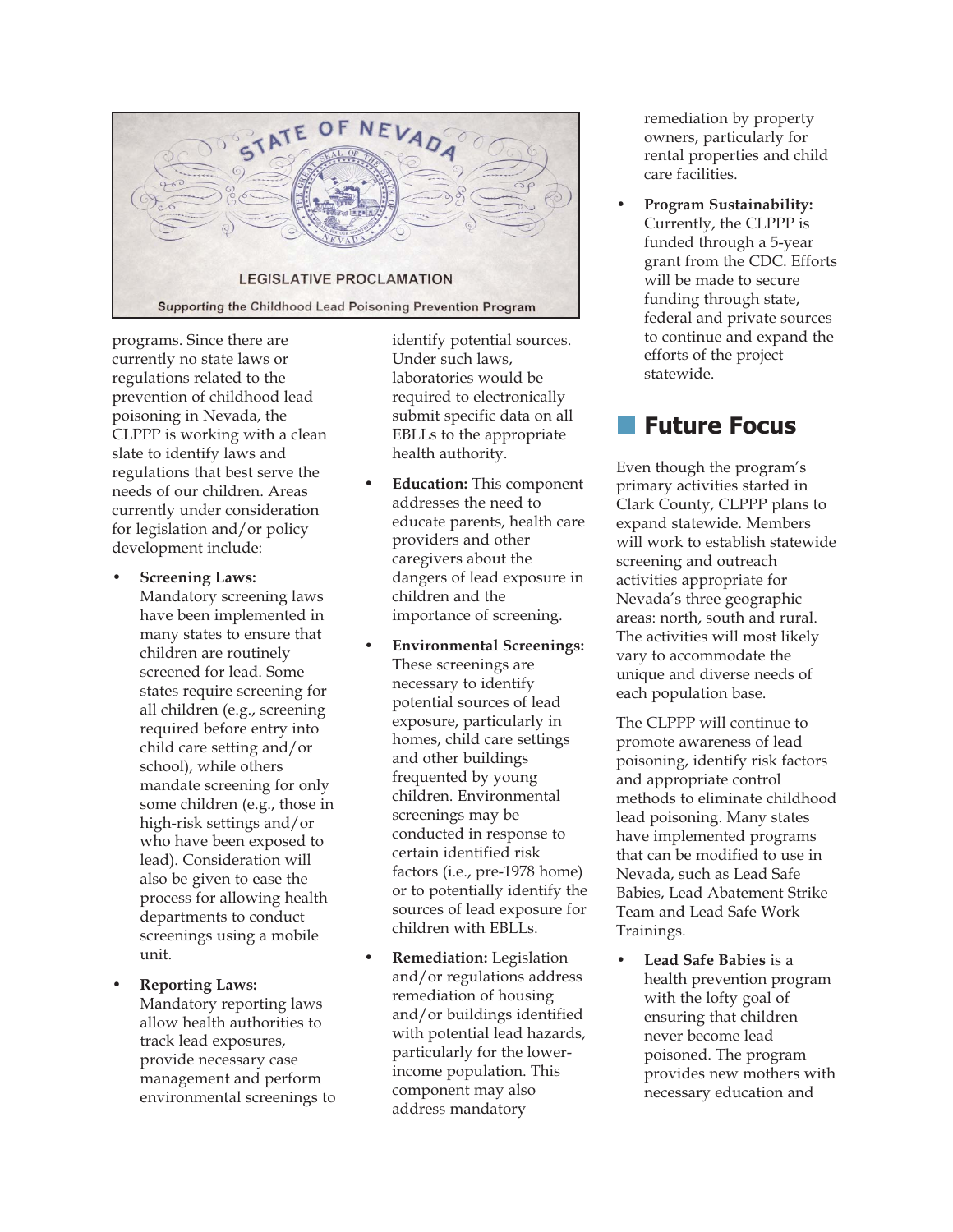materials to protect their children from lead poisoning. Results have shown a statistically significant increase in knowledge about lead poisoning among participants.

- The **Lead Abatement Strike Team (LAST)** was developed in 2002 in response to the community's increased awareness of lead poisoning and concern about the lack of environmental remediation for identified lead hazards in homes occupied by children with EBLLs. The program's efforts led to new appropriations for remediation and new enforcement codes.
- **Lead Safe Work Training** includes training for community members who plan to remodel their homes, or for businesses that work with lead hazardous materials. The training educates individuals about the risks of exposure, sources of contamination and lead-safe practices.

In order to implement education and prevention activities throughout Nevada, it is essential to understand sources of lead exposure and atrisk populations. Throughout this report several barriers to collecting this information have been specified. Program members will work to resolve these issues throughout the course of the grant period, and will aim to expand data collection that includes all health care agencies, collection of information on minority communities and prevalence of cultural practices with potential for lead exposure. They will also establish criteria to investigate communities at greater risk of lead exposure.

#### **HEALTHY HOMES**

Nevada should maintain a Childhood Lead Poisoning Prevention Program to ensure that lead poisoning is eradicated. The program's success depends on many factors including funding. One source of funding that should be explored is HUD Healthy Homes grants. HUD grants provide funds for remediation work in partnership at city and county levels. Healthy Homes programs provide funds to

investigate all home hazards: physical, chemical and biological. In the future moving to a Healthy Homes model, which includes lead as a component, is a holistic approach to ensure that Nevada's residents, in particular children, are living in a safe, healthy environment. By considering Healthy Homes now, Nevada will be heading towards national goals of Healthy People 2010.

## **Conclusion**

Since its inception, the CLPPP has established a solid foundation to expand the program statewide. Thus far, the program has successfully made progress towards accomplishing the outlined goals and objectives, and many tasks were completed beyond the scope of the plan.

Support from local and state policy makers, and the community is necessary to sustain the program and ultimately, eliminate the threat of lead poisoning in Nevada's children.